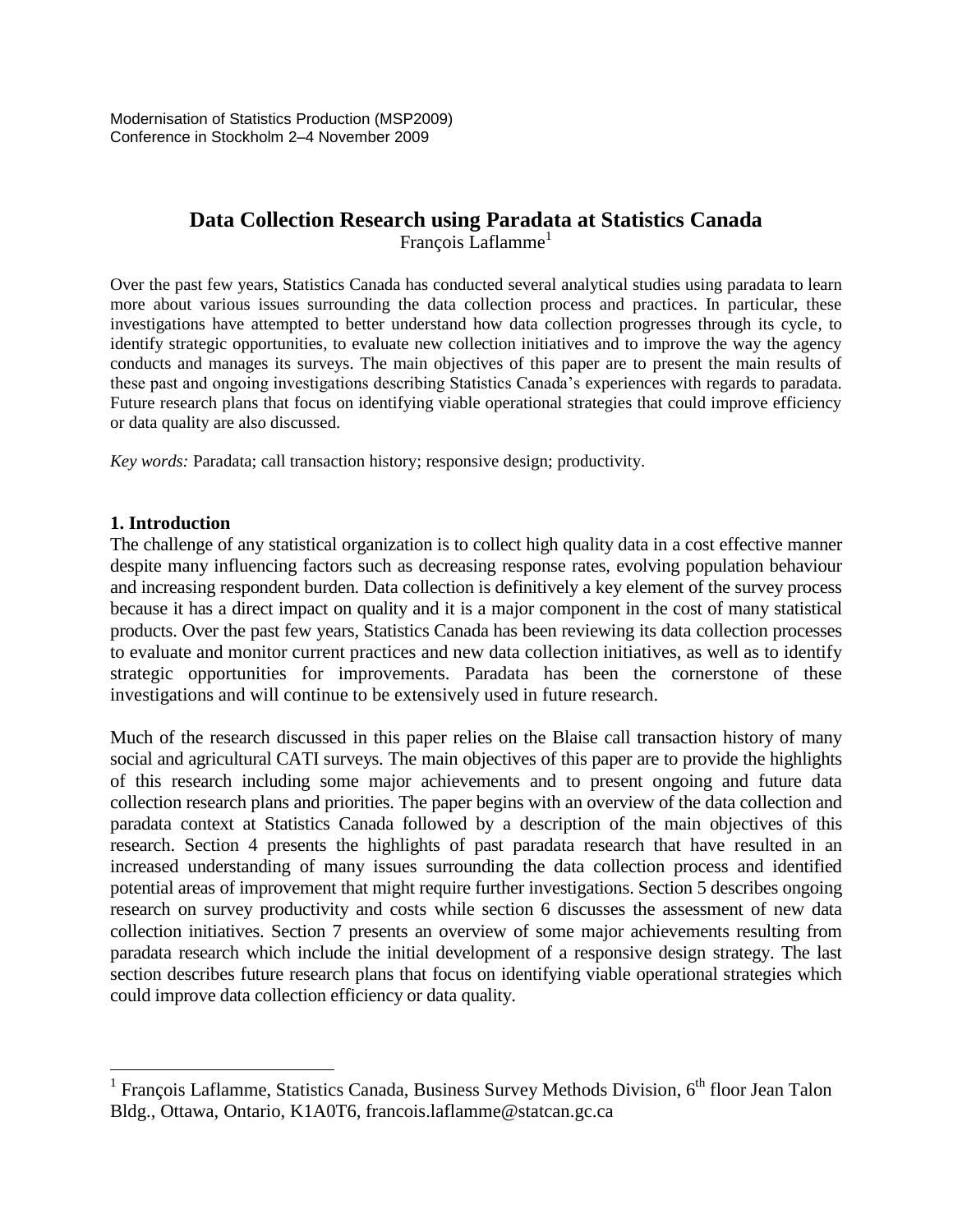### **2. Data Collection and Paradata at Statistics Canada**

This section provides an overview of the data collection and paradata organizational context at Statistics Canada including a brief description of data sources and contents of the Statistics Canada paradata warehouse.

# **2.1. Organization of data collection**

Data collection for CATI social, agriculture and business monthly surveys is conducted and managed in Statistics Canada's six Regional Office (RO) call centres located across the country. The mix of surveys varies by site, and on average, each RO CATI centre conducts between 5 and 10 surveys in a given month. In 2007, about 1,000 CATI interviewers made, on average, 700,000 calls per month.

# **2.2. Paradata context**

Data Integration and Production Planning (DIPP), which is Statistics Canada's paradata warehouse, was built to integrate and standardize operational data from three different sources for Management Information System (MIS) reporting and analytical purposes: 1) Blaise Transaction History (BTH) files for CATI surveys, 2) Case Management (Caseman) files for CAPI surveys, and 3) Survey Operations Pay System (SOPS) information for all surveys including non-standard surveys. DIPP includes paradata from most Statistics Canada surveys conducted since 2003 and is updating to include ongoing active surveys on a daily basis. In practice, this information becomes available the day after paradata information is collected or recorded.

A call transaction history record essentially refers to production information for both CATI (BTH files) and CAPI (Caseman files) surveys. A record is created each time a case is opened, either for data collection or other purposes. It contains detailed information about each call or visit made to contact each sampled unit during the data collection process. It includes information on the survey and case identification, the date, the amount of time the case was open, the interviewer who worked on it, the result of the call plus additional relevant information about each call or visit. On the other hand, the Survey Operations Pay System (SOPS) contains administrative and financial information on interviewer pay claims for all collection activities. A SOPS record is generated each time an interviewer enters a claim for a particular survey and task on a given day, either for direct data collection activities (e.g. interviewing, tracing, etc.) or for other purposes (e.g. supervision, specific training, etc.). Each claim includes: interviewer identification, type of interviewer (i.e. regular, senior), survey name, date, task code (e.g. interview, training, tracing, etc.), number of hours claimed and fees for CATI/CAPI surveys and additional information such as expenses and kilometers for CAPI surveys. At the end of 2008, DIPP contained about 60 million transaction records and 9 million administrative records from about 722 survey cycles (e.g. a monthly survey represents 12 survey cycles) which represent 80 unique surveys (19 agricultural, 9 business and 52 social surveys) since 2003.

In addition to the information available through DIPP, sample design information and external information collected by interviewers or recorded for each interviewer can also be considered as important paradata sources. For example, the sample design information of each survey is very often used to enhance the analytical value of these studies or for new collection initiatives such as Active Management. On the other hand, interviewer characteristics (e.g. interviewer experience) and behaviour collected through CATI/CAPI monitoring (or an audit trail) as well as interviewers' subjective information about neighbourhood characteristics and potential survey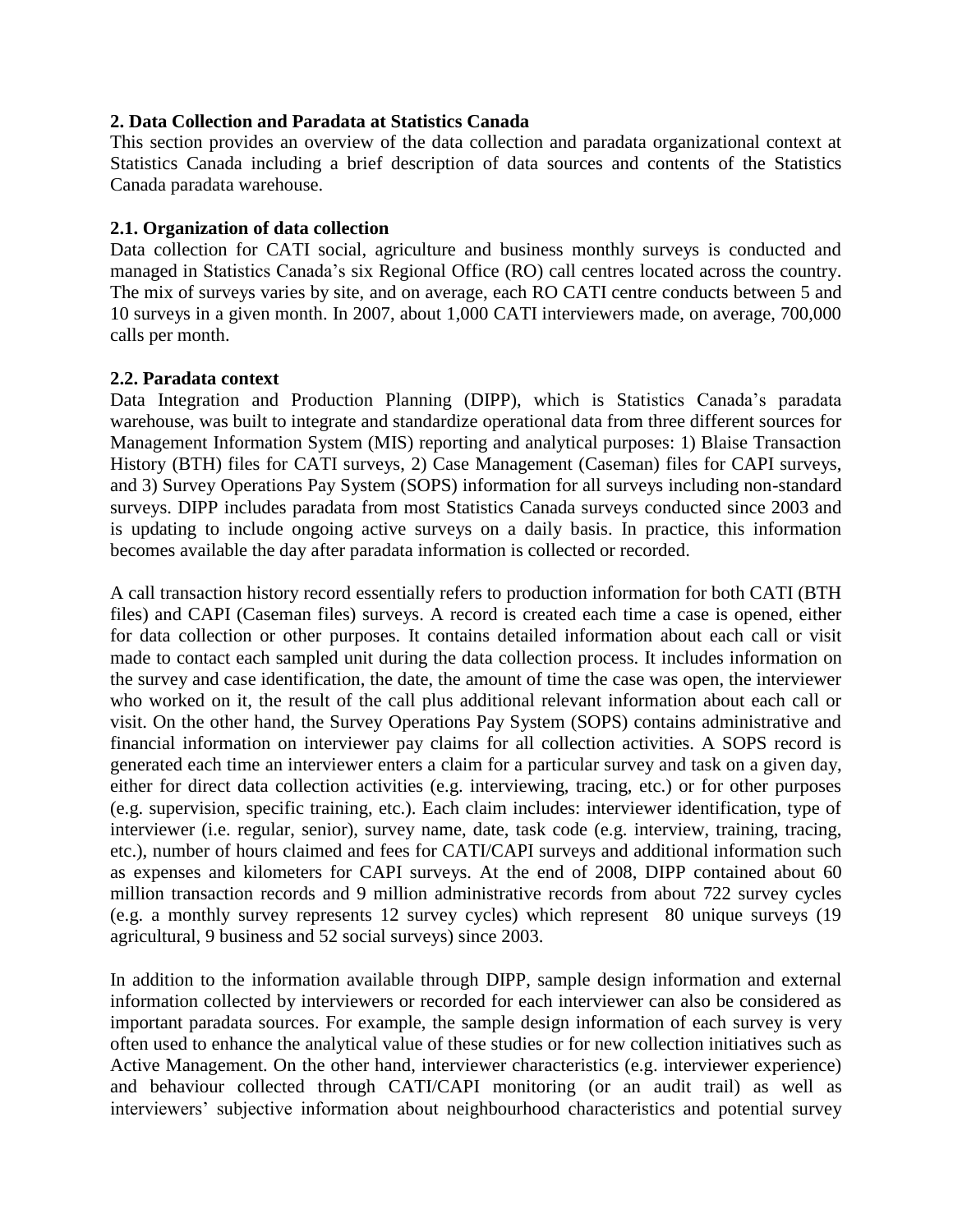cooperation from the sampled cases (e.g. assessment of the likelihood that a case would complete the interview after a first refusal) are also part of paradata. Most this information was not used in these studies, with the exception of interviewer experience.

# **3. Research objectives**

Research that uses paradata can be conducted before, during and after data collection to understand, assess, monitor and improve the data collection process. The goals of all these studies include one or more of the following specific objectives:

- to learn more about the data collection survey process within and across surveys;
- to identify operational efficiency opportunities;
- to evaluate the data collection process including new initiatives and emerging issues;
- to provide timely feedback and customized information for active survey management;
- to maintain and improve data quality; and
- to improve the way data collection is conducted and managed.

All these studies are based on empirical paradata automatically collected throughout the data collection period; not on anecdotal or point-in-time observations. In addition, most of these studies were conducted for many surveys to compare the results across different types of surveys (e.g. longitudinal, cross-sectional and RDD) as well as to validate and generalize research conclusions.

# **4. Lessons learned on data collection process**

This section presents highlights of past paradata research that have significantly increased the understanding of many issues surrounding the data collection process and practices within and between surveys. The vast majority of these studies have also identified potential operational improvement opportunities, some of which have been implemented while others require further analysis. The priority for future research will be given to strategic opportunities that could be operationally viable and lead to cost efficiency or quality improvements. As mentioned, most of the research presented relies on social and agricultural CATI surveys.

### **4.1 Calls versus time spent**

In order to better understand and evaluate data collection, it is necessary to know how data collection time and effort is distributed throughout the collection process. Historically, the focus has been on the reduction of the number of calls to get a first contact. In general, however, a large proportion of collection time is spent after the first contact trying to get cooperation and to complete an interview or to confirm a non-response. It would be worthwhile to pay more attention to the calls after the first contact to investigate the current collection strategy and practice.

### **4.2 Contact rates**

For the purpose of these analyses, a contact is defined as any call for which an interviewer is able to talk to someone in the household even though it is not the selected person. On average, it takes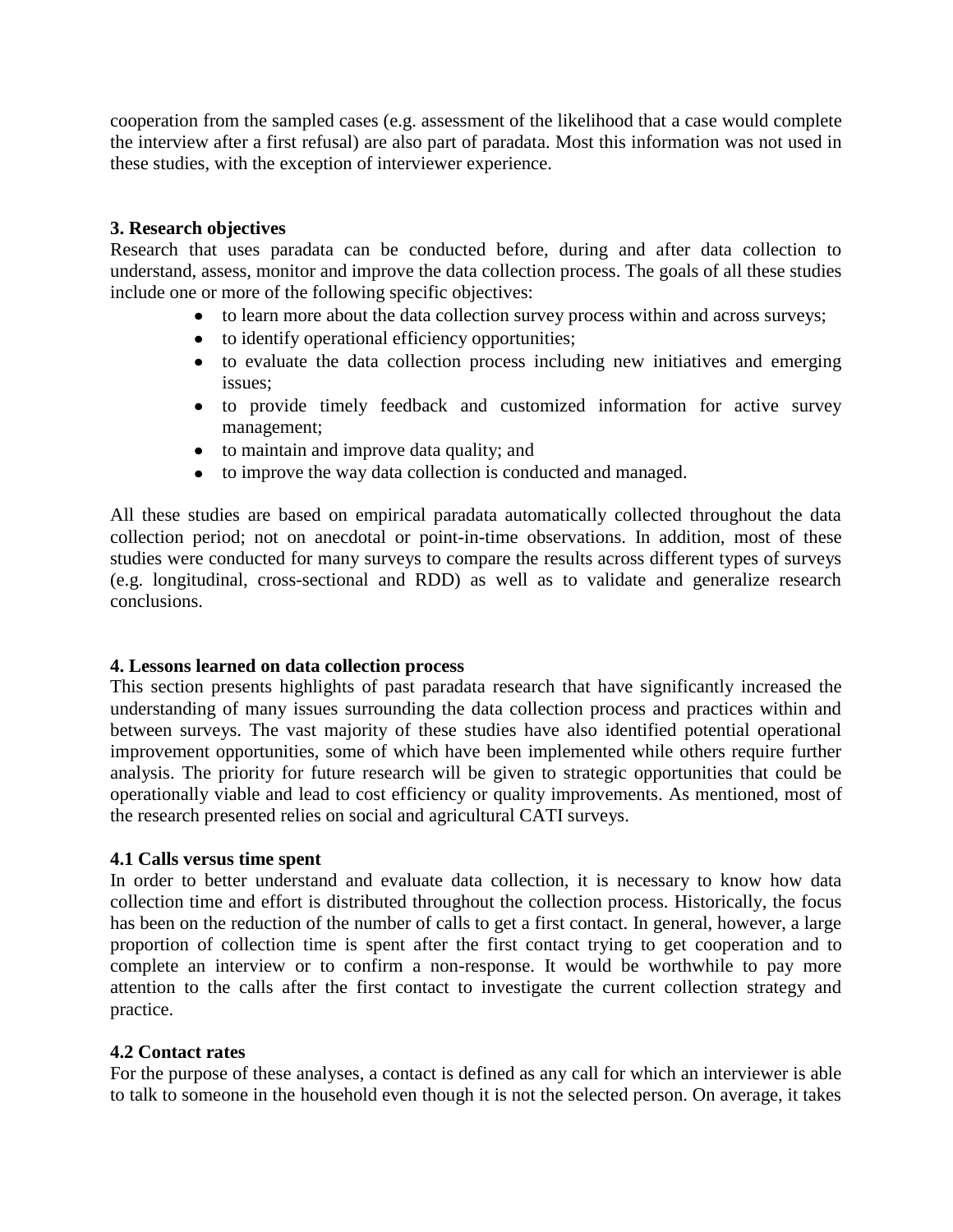between two and four calls to make an initial contact with a household. As many other studies have shown, weekday evenings and weekends have been systematically found to have the best contact rates for CATI social surveys while early morning, lunch time and early evening are more appropriate for agricultural surveys. These conclusions were corroborated by the General Social Survey (GSS) - Time Use Survey which provides information to determine the likelihood that an individual will be at home at a specific time based on socio-economic information. This general information could be used at the initial phase of data collection in conjunction with the time slice initiative (see section 6.2) to improve contact rates during the first few calls especially when some socio-economic information of the individual is known prior to the start of data collection as for longitudinal surveys.

### **4.3 Sequence of calls**

While it is important to make the first call at an appropriate time, the majority of calls are subsequent calls. For these calls, the specific history of calls for each sampled case should also be taken into account because the sequence of calls provides specific and targeted information about each sampled case during data collection and could be used in many useful ways.

Initially, the sequence of calls could be used to increase the likelihood of contacting a particular individual within the next few calls. For example, the contact rate after the first two calls depends on the time in which each call was made. For social CATI surveys, the contact rate remains relatively high when at least one of the calls is made in the evening period. The same conclusion applies for longer sequences of calls. As the number of calls increases, the sequence of calls becomes a more important piece of information than the general population information because it provides specific information about pattern for each sampled case. In addition, the sequence of calls could be used in conjunction with the outcome of the previous calls. Previous studies have shown that when contact was made on the first call, the timing of the second call is not as critical as when no contact was made. However, it is beneficial for no-contact cases to be re-attempted in the evening. As opposed to the socio-demographic data that provides general information about the "best time" to call a given household, the sequence of calls provides specific information for each individual case about ways to improve the probability of reaching the household. Secondly, the sequence of calls and outcome codes could also be used for decision making purposes. For example, preliminary investigations for RDD surveys have indicated that cases with the first two or three consecutive calls with a "fast busy signal" are more likely to be identified and classified as out-of-scope cases at the end of the data collection period. Therefore, this information could be used to make early decisions about those cases and to save or redirect resources to other types of in-progress cases. Finally, information about the sequence of calls could be used in conjunction with the elapsed time between calls and the duration of the data collection period to ensure that call attempts are spread evenly throughout the collection period so as to maximize response rates. It is not desirable that cases reach their limit of calls (cap on calls) by the middle of data collection period since these cases have no chance to be attempted after that. In summary, the sequence of calls could be processed, analyzed and used during the data collection process to adjust and improve the collection strategy based upon specific information about each sampled case. This would be similar to what is done with score functions for business surveys. This is a practical example of adaptive data collection strategy defined in the responsive data collection conceptual framework discussed in section 7.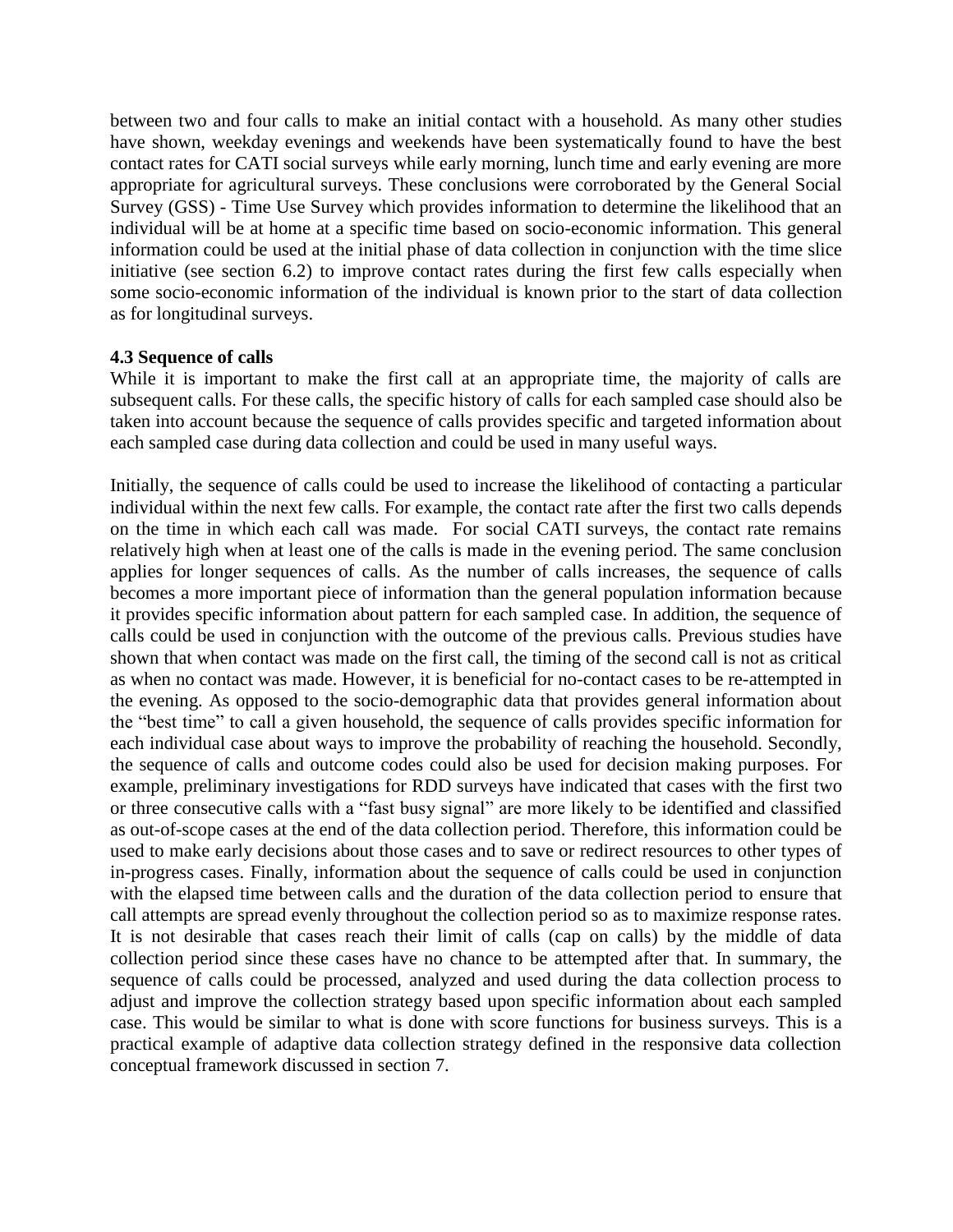#### **4.4 Contact versus interview**

Depending on the type of survey, about 40% to 50% of the total number of CATI respondents is reached on the first contact call. An additional 4% to 7% of respondents are reached on the same day as the first contact attempt was made, for example, an appointment in the morning following by the interview in the evening. Reaching the second half of respondents requires a significant effort. Further investigations of the collection process and practices after the first contact with a household would be advantageous for improving efficiency.

#### **4.5 Interaction between surveys**

On any given day, regional offices conduct many CATI surveys which compete for available data collection resources. Some surveys might be at the beginning of their collection period while others are in the middle or close to the end of theirs. In addition, surveys do not always have the same priority level. For example, the Labour Force Survey (LFS), one of the most important Statistics Canada surveys, collects data from about 55,000 households over 10 days each month, requiring almost all collection resources in the first few collection days.

### **4.6 Staffing versus in-progress workload**

Some studies were performed to better understand the relationship between the amount of interviewing effort made and the expected in-progress workload during the data collection cycle. Previous research (Laflamme, 2008a) as well as many field observations resulting from the Active Management initiative (Laflamme et al., 2008b) have suggested that the interviewer staffing level is not always well aligned with the workload sample and the expected productivity. For example, the fact that cases are likely to be called more often during a single day in the second half of the collection period suggests that at that point the interviewer staffing levels are greater than the sample workload. The proportion of in-progress cases attempted on the consecutive days, as well as a rapid decrease in terms of productivity, are also good indicators. Data collection managers, therefore, need interviewer staffing management and planning tools to reduce some of the tension on collection productivity and costs (Cooper et al., 1998). These types of projects will definitely be among the research priorities for the next few years. It should be noted that rules surrounding notice of shift changes for a unionized interviewing workforce need to be factored into any action plans resulting from this research.

#### **4.7 Ad hoc research**

In addition to these specific research projects, many ad hoc investigations were conducted on emerging or operational issues that required immediate attention as well as on issues about data collection progress and results raised by senior management. For instance, the relationship between interviewer experience and productivity and investigations into responsive sample design in a multi-mode and multi-site environment impact are only two examples. Most of these ad hoc investigations have also contributed to increase understanding of the data collection process and practices within and across surveys.

### **5. Ongoing research on survey productivity and cost**

The main objective of this type of research is to investigate the relationship that exists between production and cost data during the collection period. The first part of the research project merges and consolidates production (BTH) and cost (payroll) information by creating a single record that contains a summary of both production and financial information by interviewer, survey and day.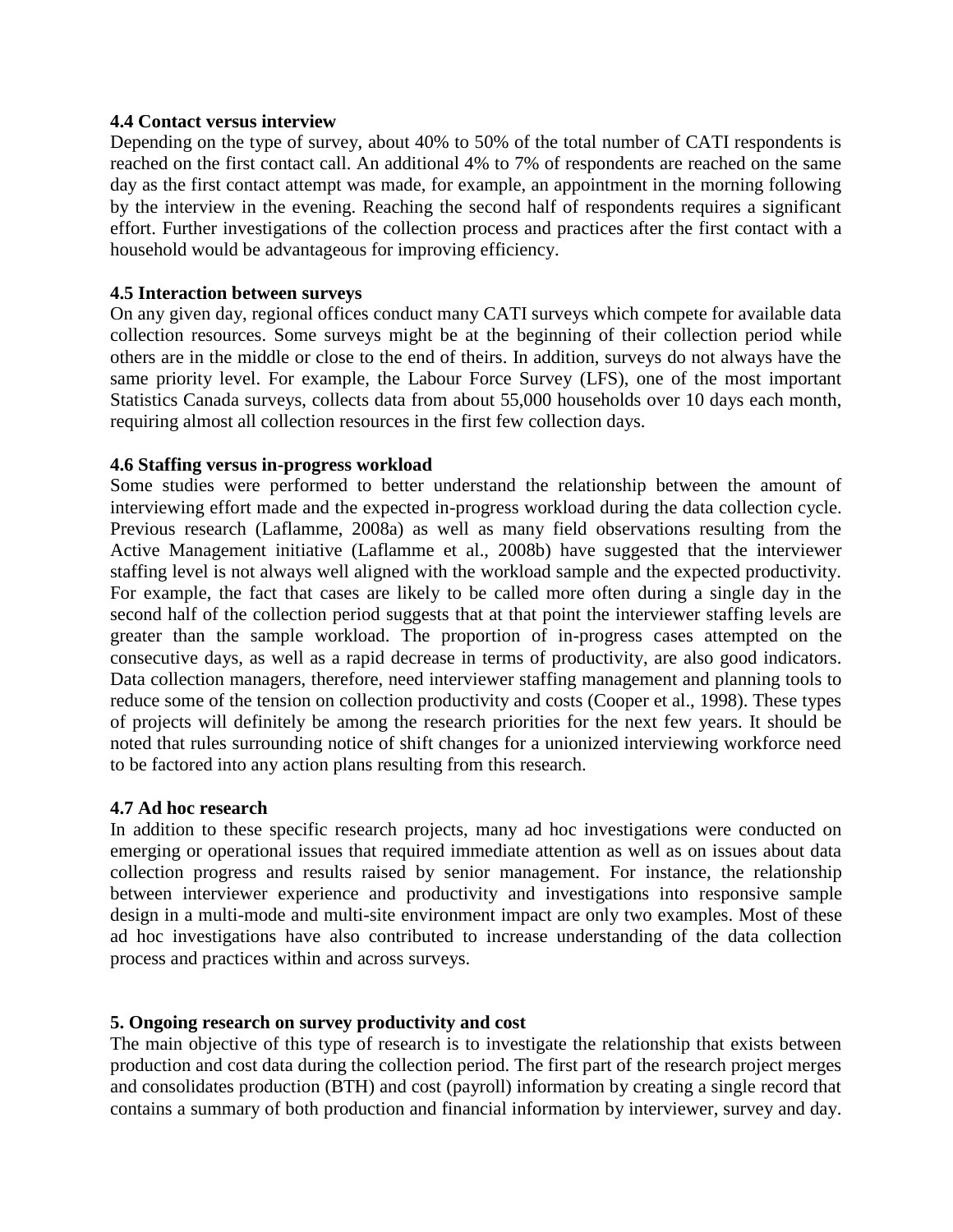This also includes the assessment of the consistency of this consolidated information between the two data sources, the results of which are not presented in this paper. The concepts associated with this summarized information are described in sub-sections 5.1 and 5.2. The following subsections present the highlights of this relationship as well as an overview of the initial research with respect to productivity indicators and cost analysis studies.

#### **5.1 Production paradata**

Non-Interview System Time represents the amount of time spent on a case to make contact, to try to get cooperation or to confirm a non-response or to determine it is an out-of-scope (i.e. all calls prior to the interview itself including tracing time recorded by the system). On the other hand, Interview System Time represents only the amount of time devoted to conducting interviews. These two variables add up the Total System Time that represents the time logged on the system with an open case. It does not take into account such activities as tracing time performed outside the system,; breaks and the elapsed time between two calls. These activities represent some of the difference between system time and paid time.

### **5.2 Cost paradata**

Direct Collection Payroll Hours represents the amount of time claimed on direct data collection activities (e.g. interviews, contact calls, no contact calls, tracing, etc) which is conceptually comparable to Total System Time. Other Collection Payroll Hours represents the amount of time claimed on indirect data collection such as special training, supervision or other related collection activities or duties. Total Payroll Hours equals Direct Collection Payroll Hours plus Other Collection Payroll Hours and it provides a very good proxy of the survey cost for CATI surveys.

### **5.3 Relationship between survey production and cost**

Figure 1 presents production and cost progress throughout the whole survey cycle for the Survey of Labour and Income Dynamics (SLID 2007) conducted from January to April 2007. All series have a similar pattern suggesting a very good relationship between production and administrative data. In particular, there is a strong correlation between Total System Time and Direct Collection Payroll Hours ( $\rho > 0.95$ ). It should also be noted that the proportion of production time is a very good predictor of the proportion of payroll hours claimed as shown in Table 1. For MIS purposes and survey cost tracking total system time can be used as a reliable proxy for the direct survey costs. These initial findings have generated many ideas for new research, in particular, with regards to productivity and survey cost analysis as briefly described in the next two sub-sections.

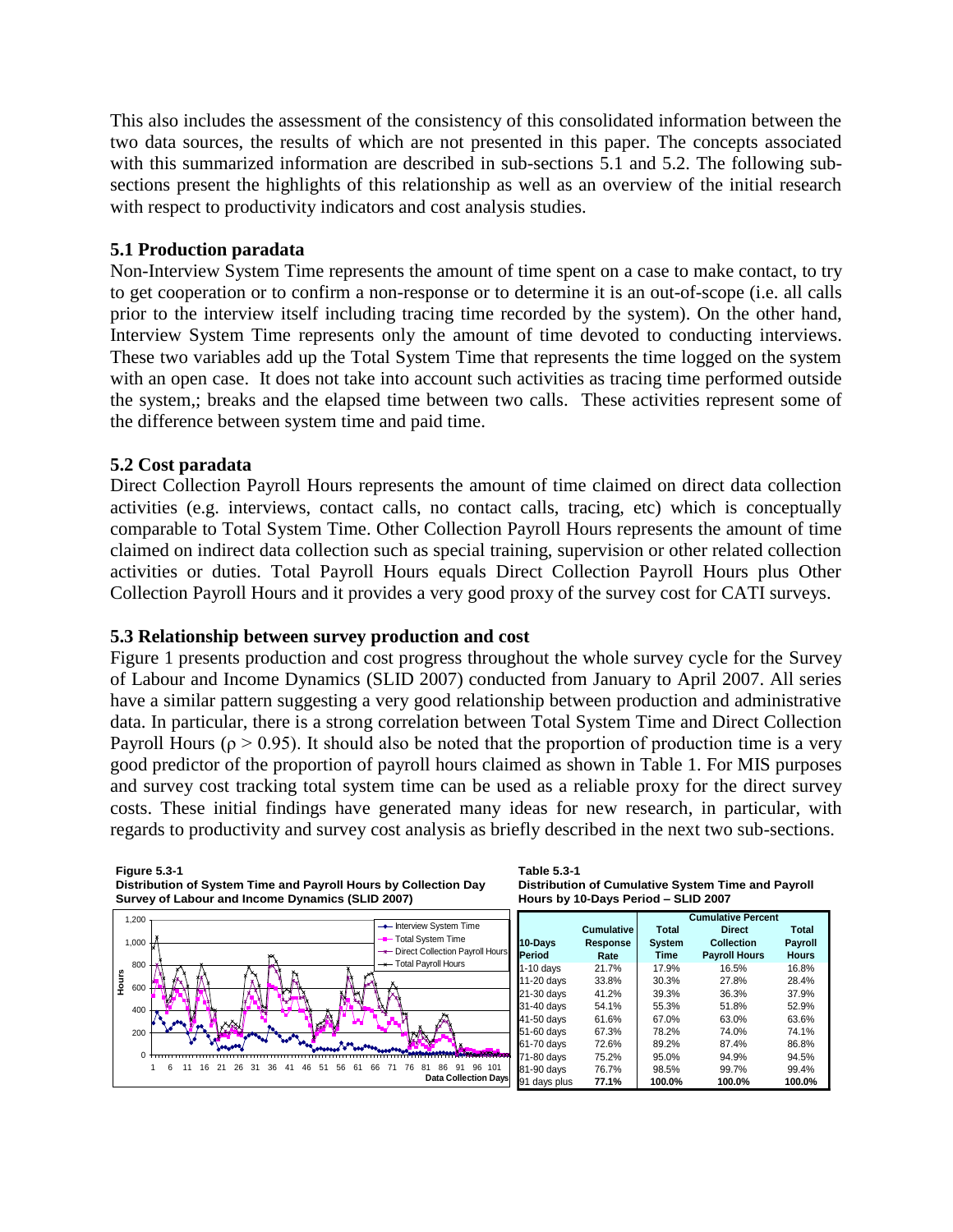#### **5.4 Survey productivity**

The development of productivity indicators that could be used to manage survey performance and cost during the data collection process was identified as an important component of the overall paradata research initiative. Among these indicators, the ratio of Interview System Time (i.e. time solely devoted to the interview itself) to Total System Time (which includes all successful and unsuccessful calls) is a good indicator of the evolving survey productivity during the course of data collection because its links the interviewing effort to the results (i.e. the interview) for a given survey and period, generally a day. This productivity indicator decreases over time for all CATI surveys which is understandable since the proportion of more difficult in-progress cases increases towards the end of collection. However, it is important to note that these types of indicators depend directly on both interview length and response rate. For example, surveys with long interviews will have higher productivity ratios than surveys with shorter interviews for a given response rate. Conversely, the productivity indicator defined as the ratio of (Cumulative Non-Interview System Time / sample size) is less affected than the previous indicator by the interview length (but is still dependent on response rate). In practice, it provides a measure of the average time to obtain cooperation from respondents or to confirm a non-response or an out-ofscope for all sample cases. This type of indicator is more suitable to evaluate and compare survey productivity across surveys than the previous one. Finally, it is also noteworthy that the ratio of Total System Time over the number of completed cases (i.e. number of interviews) could also be useful to estimate the expected time required (and then the collection resources) to meet respondent targets in some surveys (Lepkowski et al., 2007). However, since this ratio generally increases over the course of the collection period, it often underestimates the amount of resources required.

### **5.5 Survey cost analysis**

Timely and accessible detailed cost information as well as findings about the relationship between production and payroll data have recently generated survey cost analysis. In particular, a study on the impact of cap on calls on survey costs for some of the most important CATI longitudinal surveys (Survey of Labour and Income Dynamics (SLID) and Youth In Transition Survey(YITS)) and cross-sectional surveys (e.g. Canadian Community Health Survey(CCHS)) was undertaken. This study took advantage of the relationship between production and cost data because there exists no direct link between a call and its cost (e.g. paid time is not linked to any case in particular). Based on preliminary results, the maximum potential cost saving could have been, in theory, in the 3%-4% range under a cap of 40 calls when all production time for calls that exceed the cap on calls is accounted for. In practice, time spent on over-capped cases on a given survey is not automatically "saved" since interviewers continue to work on the other available cases. In other words, there are always cases left to be worked on. The impact of cap on calls on survey costs is still being investigated and the scope of research will be extended to other types of surveys.

# **6. Evaluating new data collection initiatives**

This section provides an overview of two new data collection initiatives: cap on calls and time slices including the preliminary results on their impact on survey progress and costs. This research essentially aims to meet the third goal of the overall data collection objectives described in section 3.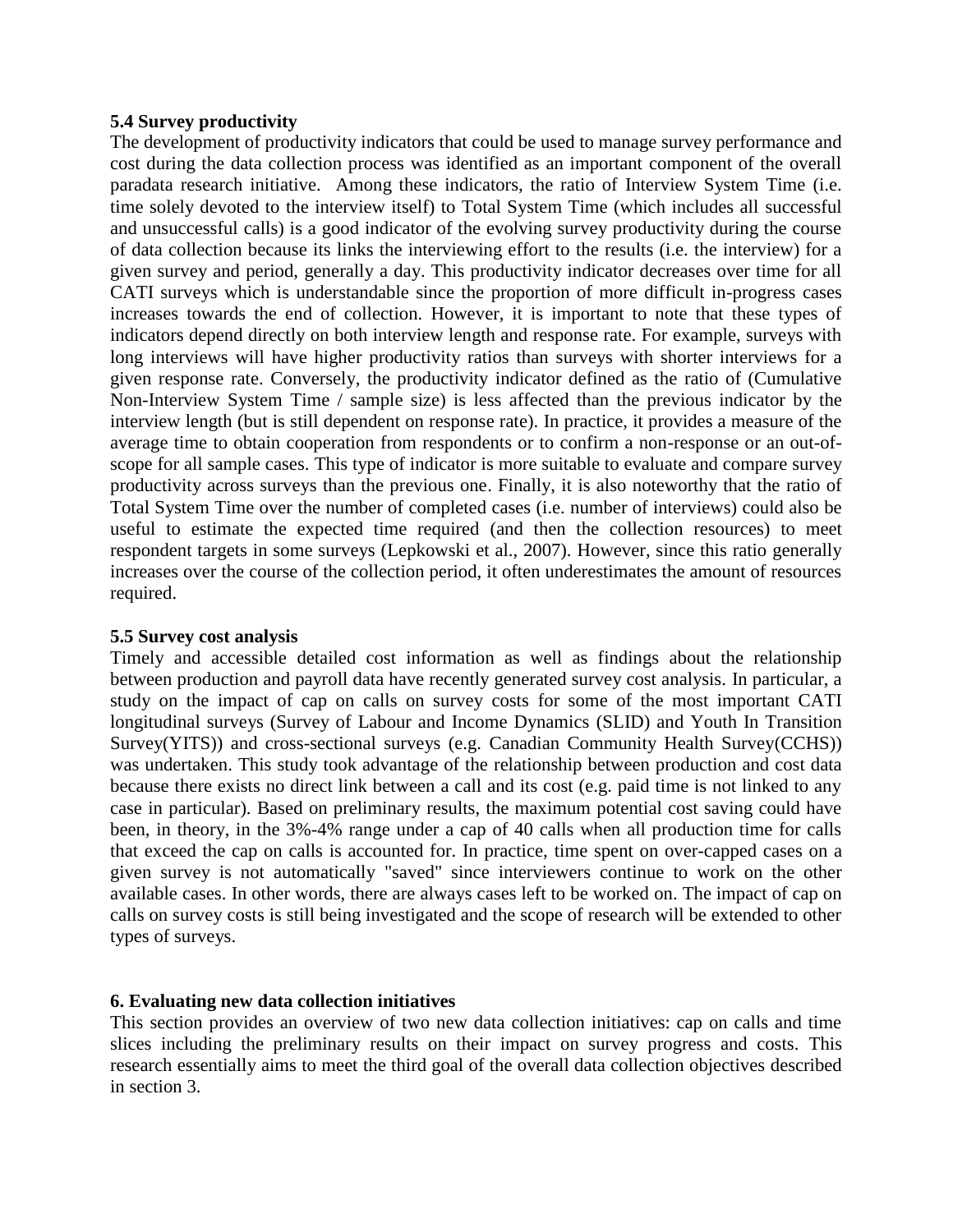### **6.1 Cap on calls**

Before January 2006, there were no limit on the number of calls that could be made to complete a case, as either a response, non-response or out-of-scope. It was not unusual to observe more than 25 calls made before completing an interview, even more in the case of longitudinal surveys. For example, in 2006, about 11% and 14% of respondents for the Survey of Labour and Income Dynamics (SLID) and the Youth In Transition Survey (YITS) were reached after 25 calls. Starting in 2007, a policy on cap on calls was gradually implemented for all CATI surveys. The policy aims to limit the number of calls permitted per case to control respondent burden and to improve the cost benefit of the calls made. In practice, the maximum numbers of calls were set to 20 and 5, respectively for listed and unlisted telephone numbers for RDD surveys; 25 for targeted respondent surveys (except for the Canadian Community Health Survey (CCHS) whose maximum is set to 40); 40 for longitudinal surveys and to 15, 25 or no limitation for agricultural surveys depending on the priority of the case.

Although the cap on calls has now been implemented for most surveys and has eliminated a very large number of calls, its impact on response rates, survey estimates and costs (section 5.5) has raised concerns. For instance, many studies were conducted to assess the impact of caps on calls on response rates using paradata available prior to its introduction in 2006. It is estimated that 1.6%, 2.1% and 2.5% of respondents would have been lost respectively for CCHS, SLID and YITS under a cap of 40 calls. In the case of longitudinal surveys such as SLID and YITS, the cap on calls could have a negative impact on the quality of the estimates given the cumulative effect from wave to wave. Currently, the number of cases capped in most surveys is assessed throughout the Active Management initiative to monitor the impact of the cap on calls on response rates. On the other hand, its impact on survey estimates and cost is still being investigated.

# **6.2 Time slice**

Due to the limit on calls, it is important to ensure that all calls are handled in the best possible manner. The time slice feature in the CATI call scheduler was utilized to assist in managing the new cap on calls policy. In practice, time slices ensure that a specific number of calls are attempted at different times of the day, and on different days of the week, before a case is finalized. The introduction of time slices has shown some encouraging signs of slightly reducing the average number of calls to get a first contact for RDD surveys. While about two to four calls may seem reasonable, it is important to note that between 40% to 50% of respondents are reached on the first contact and thus many others require a much higher number of calls. Finally, it should be mentioned that the assessment of the impact of time slice throughout the data collection period is not straightforward because it involves many operational factors.

# **7. Summary and achievements**

This section provides a summary of paradata investigations in terms of the research objectives including a brief description of data collection process changes and developments resulting from these research findings.

Past, ongoing and ad hoc paradata analyses have definitively provided a better understanding of the data collection process and practices within and across CATI surveys. Changes to data collection have already been implemented to take advantage of these findings. For example, the proportion of evening shifts versus day shifts has gradually increased throughout the collection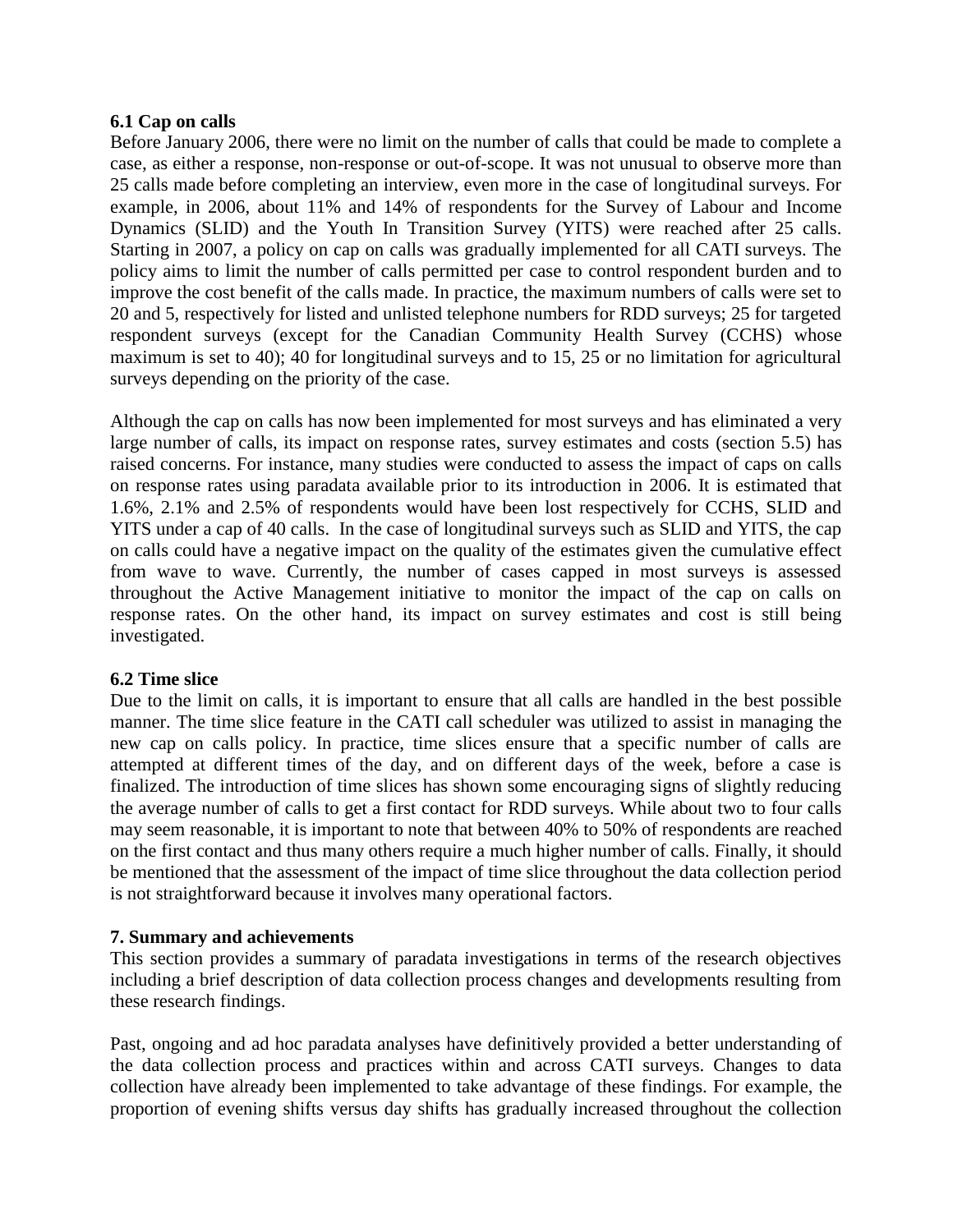period to improve contact rate and productivity. As well, time slices were customized for some survey types in order to use information available prior to and during collection, for example sample design and household socio-economic information collected from the roster. In addition, the impact of new data collection initiatives was assessed and continues to be monitored and this has resulted in changes in the cap on call definition for some major surveys.

The research findings have also stressed the need to develop a more flexible and efficient data collection strategy, not only to reduce collection costs, but also to make better use of the calls allowed under the new cap on calls policy. The approach should evolve during the collection period to take account of survey progress, productivity and cost. This collection strategy essentially refers to the responsive design approach as initially defined by Groves and Heeringa (2006). Recently, some work was undertaken at Statistics Canada to develop a responsive design conceptual framework (Laflamme and Mohl, 2007) which includes two main components: Active Management ((Laflamme, Maydan and Miller 2008)) and adaptive collection. The main idea is to constantly assess the progression of data collection (Active Management) using the most recent information available, and adjust data collection strategies in order to make the most efficient use of remaining available resources (adaptive collection). More specifically, a timely Active Management tool is needed to closely assess and monitor survey progress, effort and cost during the course of the data collection process to predict, identify and correct operational problems if necessary. Timely information and production indicators are also needed to determine critical data collection milestones that require more significant changes to data collection. In other words, an adaptive collection approach is required to allow for more important changes in the data collection strategy at different points in time during the collection period. The approach would take into account survey progress, the time and effort already put on the remaining in-progress cases and characteristics such as the proportion of the sample in the refusal or tracing groups or the average number of calls for the in-progress cases. Of course, the approach would also consider impacts on data quality and cost. The Active Management initiative has been implemented for most CATI social and agricultural surveys and has been developed for CAPI surveys.

### **8. Future Work**

Among the opportunities for improvements already identified and discussed, some require further investigations to better assess their feasibility and operational advantages and benefits on the data collection process in a responsive design context. In particular, the priority of future paradata research will be given to opportunities that could be operationally viable and lead to costefficiency, timeliness or quality improvements. For example, a more detailed analysis of the sequence of calls (including the elapsed time between calls) to obtain a first contact as well as the time spent to achieve cooperation after a first contact is required to maximize the likelihood of making fewer calls to make contact and receive cooperation. Another example would be a study on the relationship between productivity and survey progress indicators to identify distinct data collection phases from which important data collection changes (adaptive collection) are required for responsive design purposes. Finally, there is a need to investigate tools to better plan the effective use of data collection resources (interviewers) during the collection period based on observed progress because it directly impacts survey productivity and costs. One of the most important challenges would be to phase in, integrate and consolidate this series of opportunities